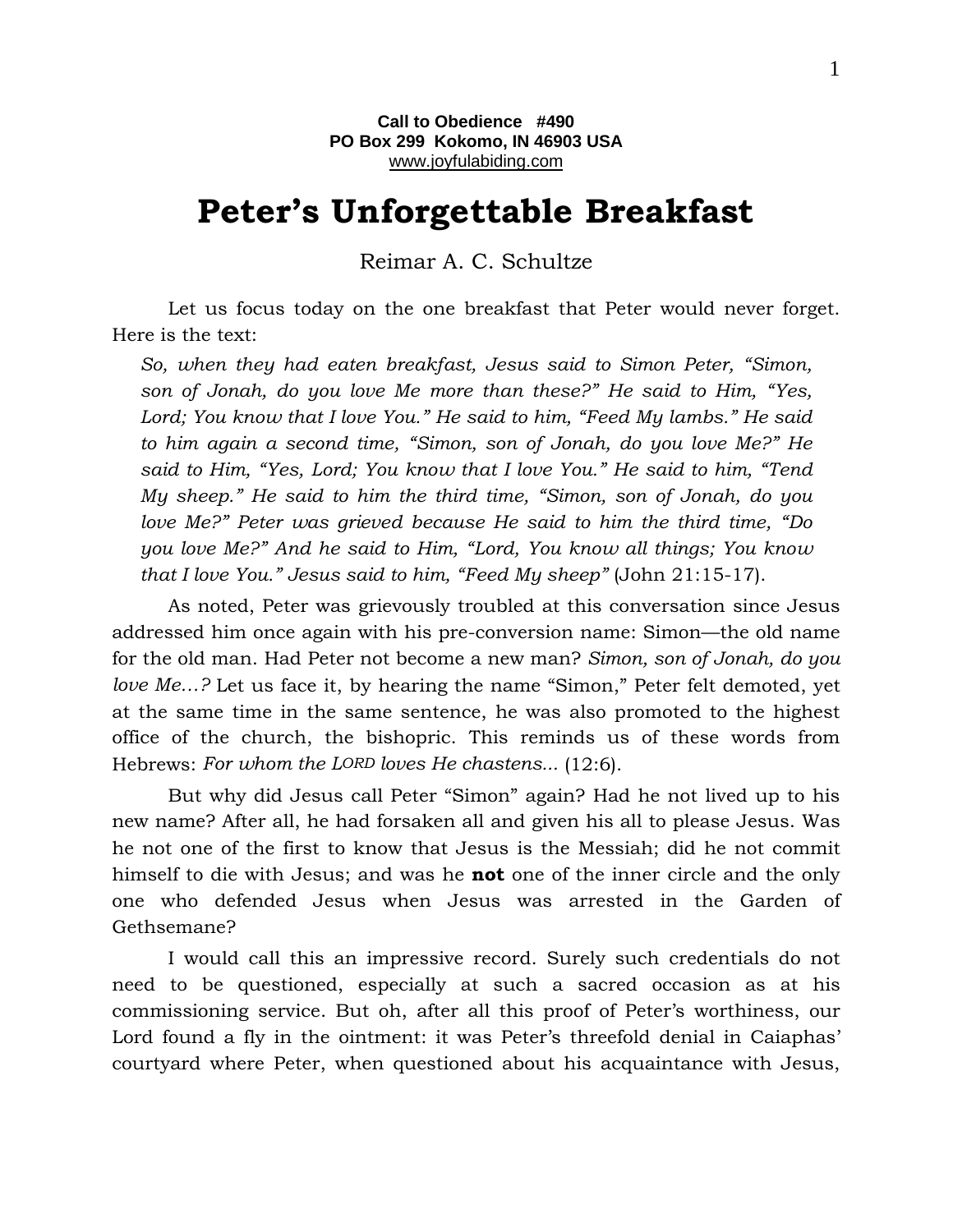answered emphatically: *"I do not know the man."* It is like you denying the existence of your spouse after you have been married for three years.

Because of Peter's threefold denial of his Lord, Jesus wanted a threefold confirmation that he truly loved Him. Jesus wanted it and Peter needed it—and all the rest of us also need to be reminded of the magnitude of this sin as Jesus said: *Therefore whoever confesses Me before men, him I will also confess before My Father who is in heaven. But whoever denies Me before men, him I will also deny before My Father who is in heaven* (Matt. 10:32-33). It seemed like Jesus knew that in the next 300 years under Roman oppression, most Christians would be commanded to deny His Lordship.

When Jesus asked: *"do you love Me more than these?"* His question focused on two areas: 1) Love for the brotherhood; and 2) Love for things like nets and boats to which Peter had already returned. When it comes to loving Him more than "these," we know from His previous teachings that "these" included family members (Matt. 19:29). Additionally, "these" would also include houses, cars, vacations and vocations, etc. Again, I believe that in questioning Peter at this breakfast, Jesus is really addressing the whole church, reviewing what must be at the core of discipleship: an unparalleled, uncontested, unadulterated love for our Lord Jesus.

Now we must ask the question: "What caused such a great warrior like Peter to suddenly deny his Lord?" It will help us to know what got him into trouble so that we can stay out of trouble. Remember that just before his denials, Peter boasted that he would never deny his Lord even if others would (Matt. 26:35; Mark 14:31). Sometimes, irrational enthusiasm can lead to pride, to an attitude that we are a cut above others, not remembering that: *Pride goes before destruction...* (Prov. 16:18). This reminds us that it is one thing for us to put on the apron of humility; it is another thing to keep it on every day.

Also observe Jesus' straightforwardness in querying Peter. Jesus had no worries that He might hurt Peter's feelings or that He might lose him over this humiliation. Jesus was never driven by the fear of man. Jesus never attempted to be the sugar of the earth, but the salt of the earth and He asks us to be likewise. Sugar ruins; salt preserves. He talked straight: straight words to the adulterous woman: *...go and sin no more* (John 8:11); straight words calling His disciples to follow Him, not "whenever you are ready, follow Me." Jesus spoke straight words about evangelism: *And whoever will not receive you, when you go out of that city, shake off the very dust from your feet as a testimony against them* (Luke 9:5). He had straight words for Nicodemus, in spite of Nicodemus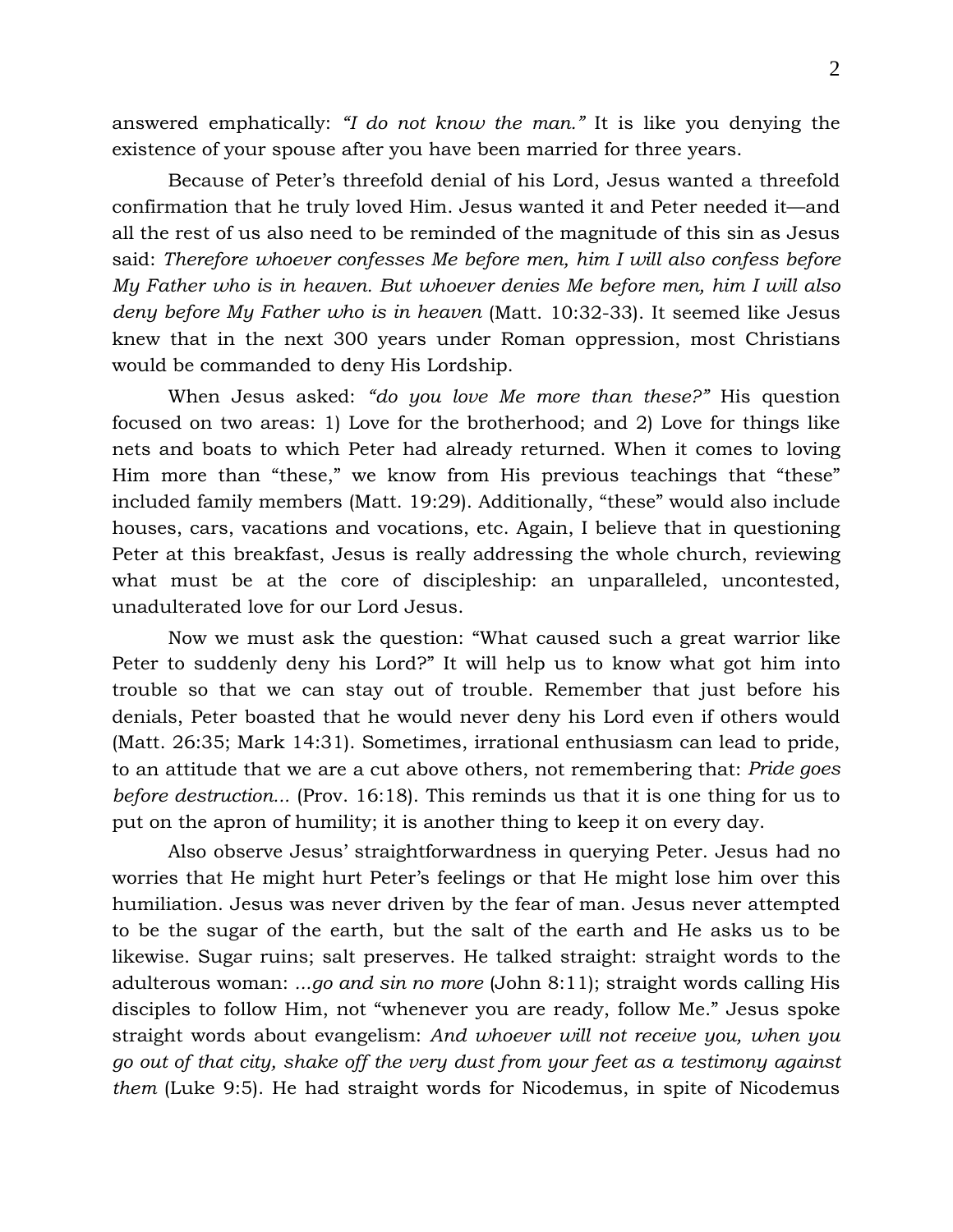gracious compliments: *...You must be born again* (John 3:7). Jesus spoke to him with boldness and clarity. He called scribes and Pharisees whitewashed tombs and vipers (Matt. 23:27, 33). He called King Herod a fox (Luke 13:32). He never separated truth from love.

Let us preachers be careful not to seek popularity with men as Aaron did, only to end up with a golden calf. Let us not try to blend in but to stand up and to stand out. Let us be watchmen on the wall. Jesus was a friend of sinners. That is what sinners said of Him at first, but Jesus defined His friendship differently with these words: *You are My friends if you do whatever I command you* (John 15:14). The crowd loved Him as long as they got what they wanted, but after that it was: *...Away with Him...* (John 19:15). And here at this breakfast, we are also reminded that Jesus has no more tolerance for sin than His Father has. As His Father closed the door on paradise to Adam just over a bite from an apple, so Jesus would close the door to the new paradise on the day of Pentecost to anyone harboring any residue of uncleanness in their lives. **So, as Jesus did not want His men to miss the power, the joy, the love and the glory at that event, neither does He want you to miss it. Therefore, He will deal with you, if you let Him, to get you there.** The soft, sin compromising and ever accommodating Jesus who is preached in many of our churches today is not to be found in the Gospels.

Now, let us examine how Jesus commissioned Peter to be a pastor, specifically to be the bishop privileged to open the church age on the day of Pentecost. Carefully notice the words that Jesus spoke to Peter: *Feed My lambs... Feed My sheep*. Who are Jesus' lambs and sheep? They are those who hear His voice and follow Him. Preacher, "feed my sheep" means: do not get sidetracked by attending to the fickle desires of the goats in sheep's clothing and do not get sidetracked to minister to *...the wise and prudent...* (Luke 10:21) for fame or money's sake. Your commission is to feed the sheep and to lead them across Jordan into the promised land of the kingdom of God. Further, resist the temptation to become a religious entertainer or a program connoisseur. It is the truth that makes people free; therefore be straight and honest with them; yet always keep in mind the example of Jesus, particularly when ministering to those who are broken: *A bruised reed He will not break, and smoking flax He will not quench...* (Isa. 42:3). Beautiful! Handle them as a mother handles her suckling or as a father handles his prodigal coming home again. In every single instance, we must let the Holy Spirit be our guide.

Then finally, we learn from the Greek that Jesus uses two different words for love here. In the first two questions, Jesus uses the word *"agape"* referring